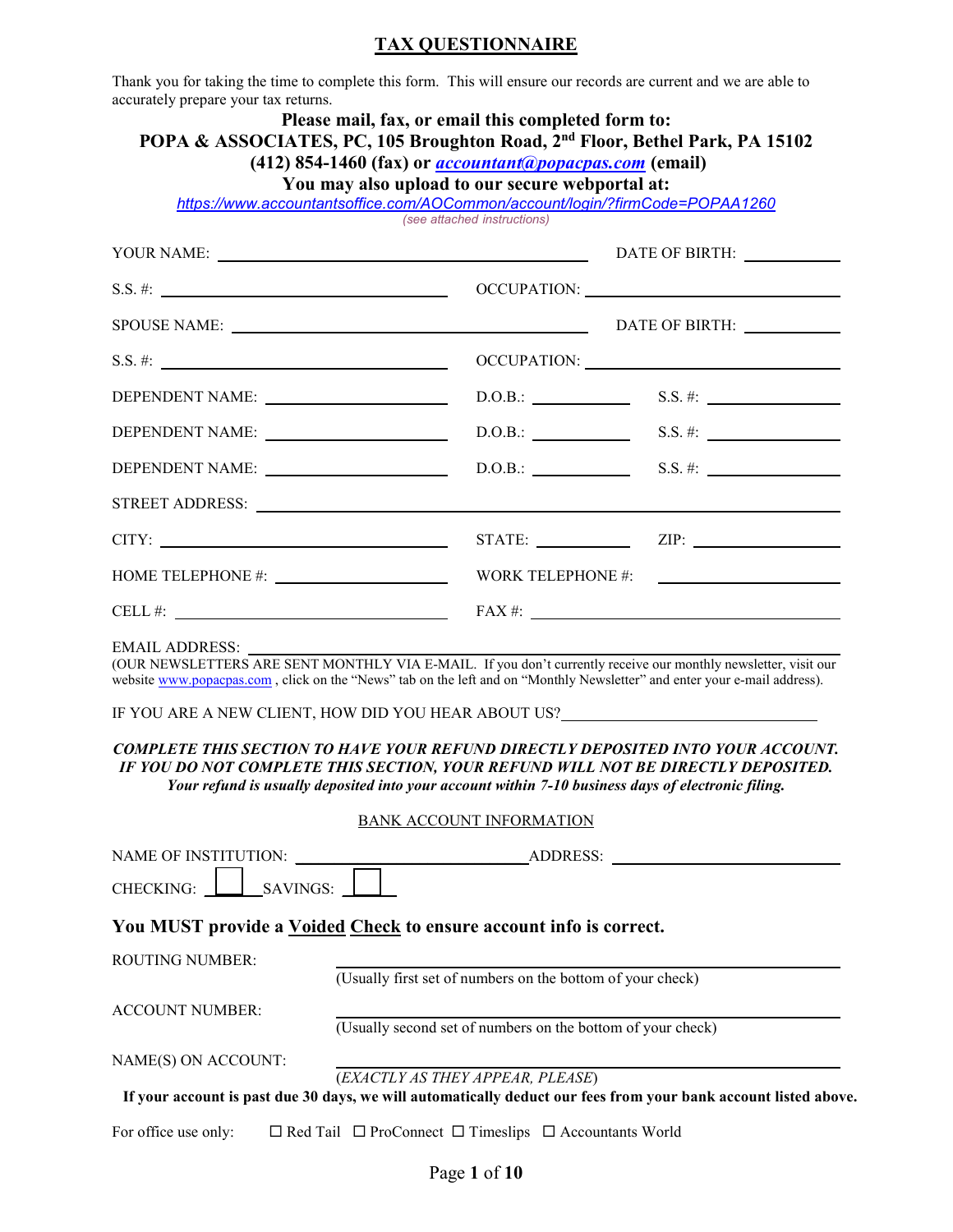### *If any of the following items pertain to you or your spouse for 2021, please check the appropriate box and include all pertinent details.*

## **PERSONAL INFORMATION**

| YES                                                                      | NO                                                                                                                                                                                                                                                                                                           |                                                                                                                                                                                                                                                                                                                                                                                                         |                                                                                               |                                                                                                                                                                                                                             |  |  |  |
|--------------------------------------------------------------------------|--------------------------------------------------------------------------------------------------------------------------------------------------------------------------------------------------------------------------------------------------------------------------------------------------------------|---------------------------------------------------------------------------------------------------------------------------------------------------------------------------------------------------------------------------------------------------------------------------------------------------------------------------------------------------------------------------------------------------------|-----------------------------------------------------------------------------------------------|-----------------------------------------------------------------------------------------------------------------------------------------------------------------------------------------------------------------------------|--|--|--|
|                                                                          |                                                                                                                                                                                                                                                                                                              |                                                                                                                                                                                                                                                                                                                                                                                                         | Did your marital status change during the year?                                               |                                                                                                                                                                                                                             |  |  |  |
|                                                                          |                                                                                                                                                                                                                                                                                                              | Did your address change during the year? If so, provide date:                                                                                                                                                                                                                                                                                                                                           |                                                                                               |                                                                                                                                                                                                                             |  |  |  |
|                                                                          | New address:<br><u> 1989 - Johann Barbara, martxa alemaniar arg</u><br>What is your new:                                                                                                                                                                                                                     |                                                                                                                                                                                                                                                                                                                                                                                                         |                                                                                               |                                                                                                                                                                                                                             |  |  |  |
|                                                                          |                                                                                                                                                                                                                                                                                                              |                                                                                                                                                                                                                                                                                                                                                                                                         |                                                                                               | County ____________ Municipality ____________ School District                                                                                                                                                               |  |  |  |
|                                                                          |                                                                                                                                                                                                                                                                                                              |                                                                                                                                                                                                                                                                                                                                                                                                         | Would you like us to prepare your local return?<br>Please list your local taxing authorities: | County _____________ Municipality _____________ School District ________________                                                                                                                                            |  |  |  |
| Did you pay occupational tax or EMST tax? If so, how much?               |                                                                                                                                                                                                                                                                                                              |                                                                                                                                                                                                                                                                                                                                                                                                         |                                                                                               |                                                                                                                                                                                                                             |  |  |  |
|                                                                          |                                                                                                                                                                                                                                                                                                              | Could you be claimed as a dependent on another person's tax return for 2021?<br>Did you or any of your dependents receive an Identity Protection PIN from the IRS? If<br>yes, please attach the IRS letter.                                                                                                                                                                                             |                                                                                               |                                                                                                                                                                                                                             |  |  |  |
|                                                                          |                                                                                                                                                                                                                                                                                                              |                                                                                                                                                                                                                                                                                                                                                                                                         |                                                                                               |                                                                                                                                                                                                                             |  |  |  |
|                                                                          | Due to the Patriot Act, we are required to keep on file a copy of your driver's license. If<br>you have it available now, we will be more than happy to make a copy for our files. If you<br>do not have with you at tax drop-off, please remember to bring it with you when you pick<br>up your tax return. |                                                                                                                                                                                                                                                                                                                                                                                                         |                                                                                               |                                                                                                                                                                                                                             |  |  |  |
|                                                                          |                                                                                                                                                                                                                                                                                                              |                                                                                                                                                                                                                                                                                                                                                                                                         | <b>DEPENDENTS</b>                                                                             |                                                                                                                                                                                                                             |  |  |  |
| Were there any changes in dependents?<br>If yes, please provide details. |                                                                                                                                                                                                                                                                                                              |                                                                                                                                                                                                                                                                                                                                                                                                         |                                                                                               |                                                                                                                                                                                                                             |  |  |  |
|                                                                          |                                                                                                                                                                                                                                                                                                              | Were any of your unmarried children who might be claimed as dependents 19 years of<br>age or full time students under 24 years of age at the end of 2021?                                                                                                                                                                                                                                               |                                                                                               |                                                                                                                                                                                                                             |  |  |  |
|                                                                          |                                                                                                                                                                                                                                                                                                              | Did you have any children under age 18 on January 1, 2021 with interest and/or other<br>investment income in excess of \$1,100?                                                                                                                                                                                                                                                                         |                                                                                               |                                                                                                                                                                                                                             |  |  |  |
|                                                                          |                                                                                                                                                                                                                                                                                                              | Do you have bank or investment accounts set-up for your children? Please provide all<br>tax documents or statements.                                                                                                                                                                                                                                                                                    |                                                                                               |                                                                                                                                                                                                                             |  |  |  |
|                                                                          |                                                                                                                                                                                                                                                                                                              | Did you incur any higher education/tuition expenses for yourself or any dependents in<br>2021? Please provide Form 1098-T and list of all other education-related expenses.<br>Did you make any contributions to a 529 Plan or Education Savings Plan (ESA) in<br>2021? Please list amount \$<br>$/per$ child.<br>Would you be interested in receiving information on 529 Plans (college savings plan)? |                                                                                               |                                                                                                                                                                                                                             |  |  |  |
|                                                                          |                                                                                                                                                                                                                                                                                                              |                                                                                                                                                                                                                                                                                                                                                                                                         |                                                                                               |                                                                                                                                                                                                                             |  |  |  |
|                                                                          |                                                                                                                                                                                                                                                                                                              |                                                                                                                                                                                                                                                                                                                                                                                                         |                                                                                               |                                                                                                                                                                                                                             |  |  |  |
|                                                                          |                                                                                                                                                                                                                                                                                                              | Did you use any 529 Plan/ESA funds to pay for education expenses in 2021? Please<br>provide 1099-Q.                                                                                                                                                                                                                                                                                                     |                                                                                               |                                                                                                                                                                                                                             |  |  |  |
|                                                                          |                                                                                                                                                                                                                                                                                                              | of<br>child<br>care                                                                                                                                                                                                                                                                                                                                                                                     | provider<br>and<br>total                                                                      | Did you pay for child care while you worked, looked for work or while you were a full<br>time student? Please provide name, address, phone number $\&$ tax identification number<br>paid<br>for<br>each<br>child.<br>amount |  |  |  |
|                                                                          |                                                                                                                                                                                                                                                                                                              |                                                                                                                                                                                                                                                                                                                                                                                                         | Did you pay student loan interest in 2021? Please provide 1098-E.                             |                                                                                                                                                                                                                             |  |  |  |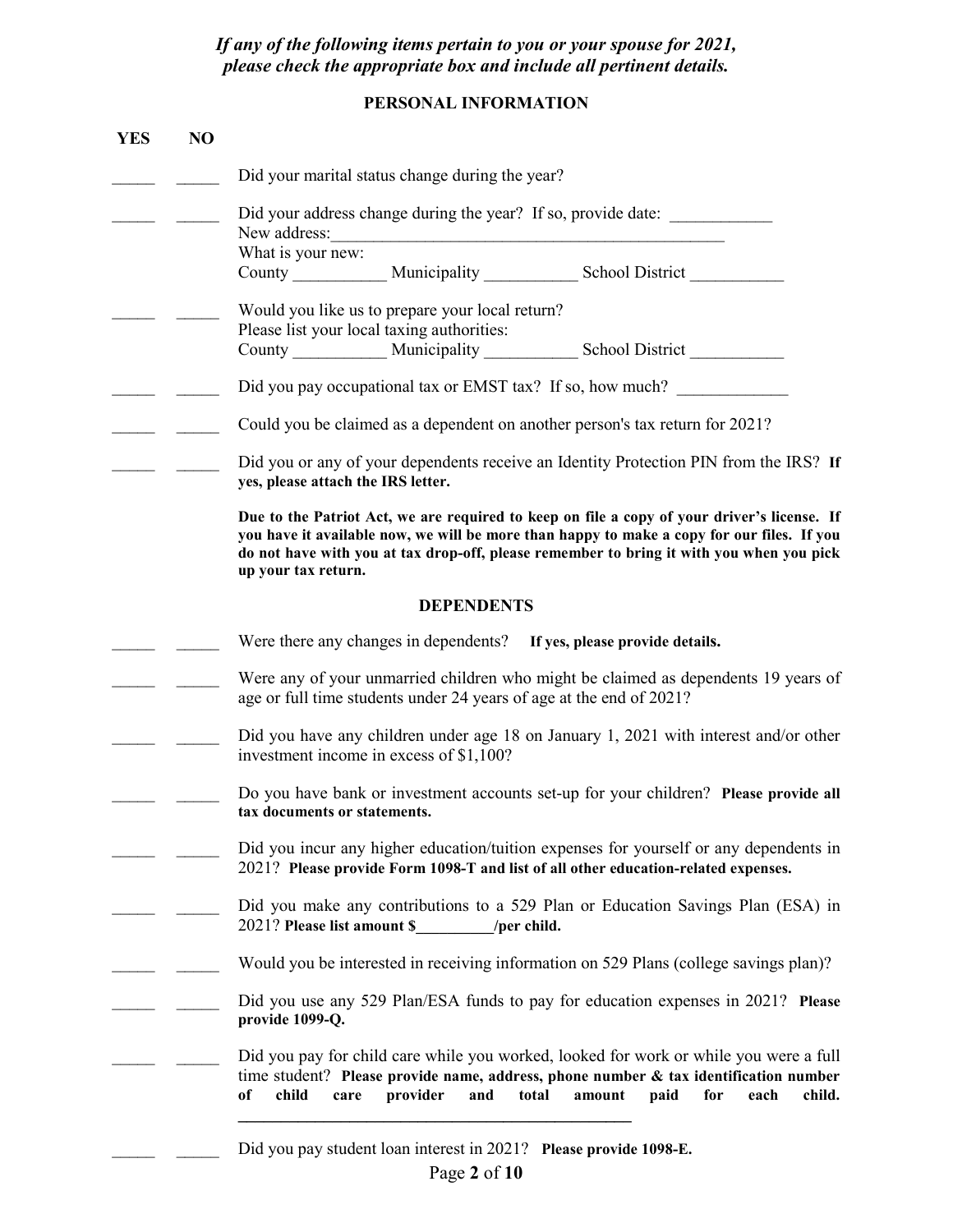#### **INCOME**

# **YES NO** Did you cash any Series EE U.S. savings bonds issued after 1989 and pay qualified higher education expenses for yourself, your spouse, or your dependents? **Please provide details and 1099-INT.**  Did you receive any Social Security or disability income? **Please provide Form SSA -1099.**  Did you receive any interest income and/or dividend income? Please provide all 1099s. Did you have any foreign income or pay any foreign taxes? \_\_\_\_\_ \_\_\_\_\_ Did you receive any income from rental properties? **Please provide documentation showing receipts & expenses for each rental property.**  \_\_\_\_\_ \_\_\_\_\_ Did you receive any unemployment compensation. **Please provide 1099-G.** Did you receive any awards, prizes, hobby income or gambling/lottery winnings in 2021? **Please provide details and all W-2G forms. PURCHASES, SALES, AND DEBT** Did you start a business or farm, purchase rental or royalty property, or acquire an interest in a partnership, S corporation, trust, or REMIC? **Please provide details.** \_\_\_\_\_ \_\_\_\_\_ Did you purchase a car, truck, boat, etc? **Please provide sales tax.** Was it eligible for environmental tax credit (alternative fuel, electric, etc.)? Did you purchase or dispose of any business assets (furniture, equipment, vehicles, real estate, etc.), or convert any personal assets to business use? **Please provide details.** Did you buy or sell any stocks, including cryptocurrency, or other investment property? *NOTE: If you answer YES to this question, please provide all documentation and sign the attached Broker Authorization form to allow us to contact your broker for cost basis.*  Did you purchase, sell, or refinance your principal home or second home, or did you take a home equity loan? **Please provide closing settlement papers from sale of home.** \_\_\_\_\_ \_\_\_\_\_ Did you have any debts cancelled or forgiven? **Please provide 1099-C.** Did anyone owe you money which had become uncollectible? Did you add any energy efficient home improvements (insulation systems, exterior windows and doors, solar panels) to your home in 2021? **Please provide an itemized list and amounts paid.**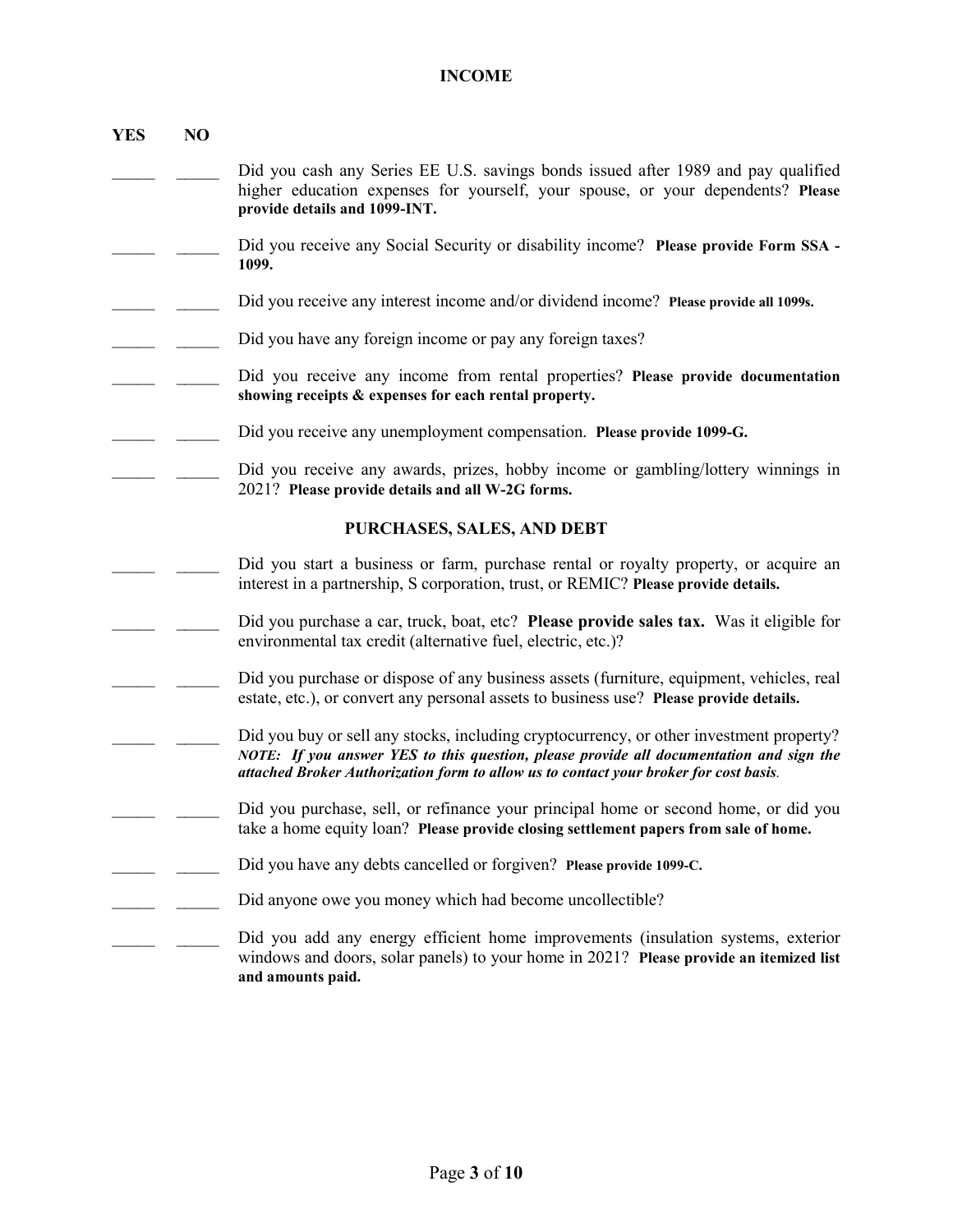#### **RETIREMENT PLANS**

#### **YES NO (PLEASE CIRCLE THE APPLICABLE RETIREMENT PLAN AND PROVIDE DOCUMENTATION)**

- Did you receive a distribution from a profit-sharing plan, retirement plan, or individual retirement arrangement? **CIRCLE**: Traditional, Roth, & Education IRAs and **provide all 1099s.**
- \_\_\_\_\_ \_\_\_\_\_ Did you convert from a Traditional IRA or SEP to a Roth IRA?
- \_\_\_\_\_ \_\_\_\_\_ Did you contribute to a Traditional, Roth, or Education IRA? **Please provide amount and account statement: \$\_\_\_\_\_\_\_\_\_**
	- \_\_\_\_\_ \_\_\_\_\_ Did you transfer or rollover any amount from one retirement plan to another? **Please provide details and account statements.**
- Would you like us to calculate whether you can make an IRA Contribution for the 2021 tax year? (**please circle: Traditional or Roth**)
- Do you have a 401-K or IRA that you would like to roll over?

#### **ITEMIZED DEDUCTIONS**

- Did you incur any out of pocket medical expenses not reimbursed by your insurance carrier (prescriptions, co-pays, dental expenses, hospitalization, hearing aids, eye glasses, etc.). **Please provide total paid out of pocket.**
- \_\_\_\_\_ \_\_\_\_\_ Did you incur any mortgage interest or real estate taxes? **Please provide Form 1098.**
- Did you incur a non-reimbursed employee expense, union dues, or a qualified teacher's expense? **Please provide detailed list.**
- \_\_\_\_\_ \_\_\_\_\_ Did you work out of town for part of the year? **Please provide details.**
- Did you use your car on the job (other than to and from work)? **Please provide details.** 
	- \_\_\_\_\_ \_\_\_\_\_ Did you incur a loss because of damaged or stolen property? **Please provide details.**

#### **HEALTH CARE**

- Did you or your spouse pay health care premiums *directly* to the insurance company during 2021? **Please provide the cost of the premiums you paid**. Monthly cost  $\text{\$} \qquad \text{times } 12 \text{ months} = \text{\$} \qquad \text{annual cost.}$
- Did your employer deduct the cost of health care premiums from your paycheck?
- \_\_\_\_\_ \_\_\_\_\_ If you had health care coverage through the Marketplace/Exchange during 2021, **please provide Form 1095-A.**
- \_\_\_\_\_ \_\_\_\_\_ Did you use HSA or FSA (flex spending) funds to pay for medical expenses? **Please provide Form 1099-SA.** 
	- Did you pay long-term health care premiums for yourself or your family in 2021? **Please provide amount paid.**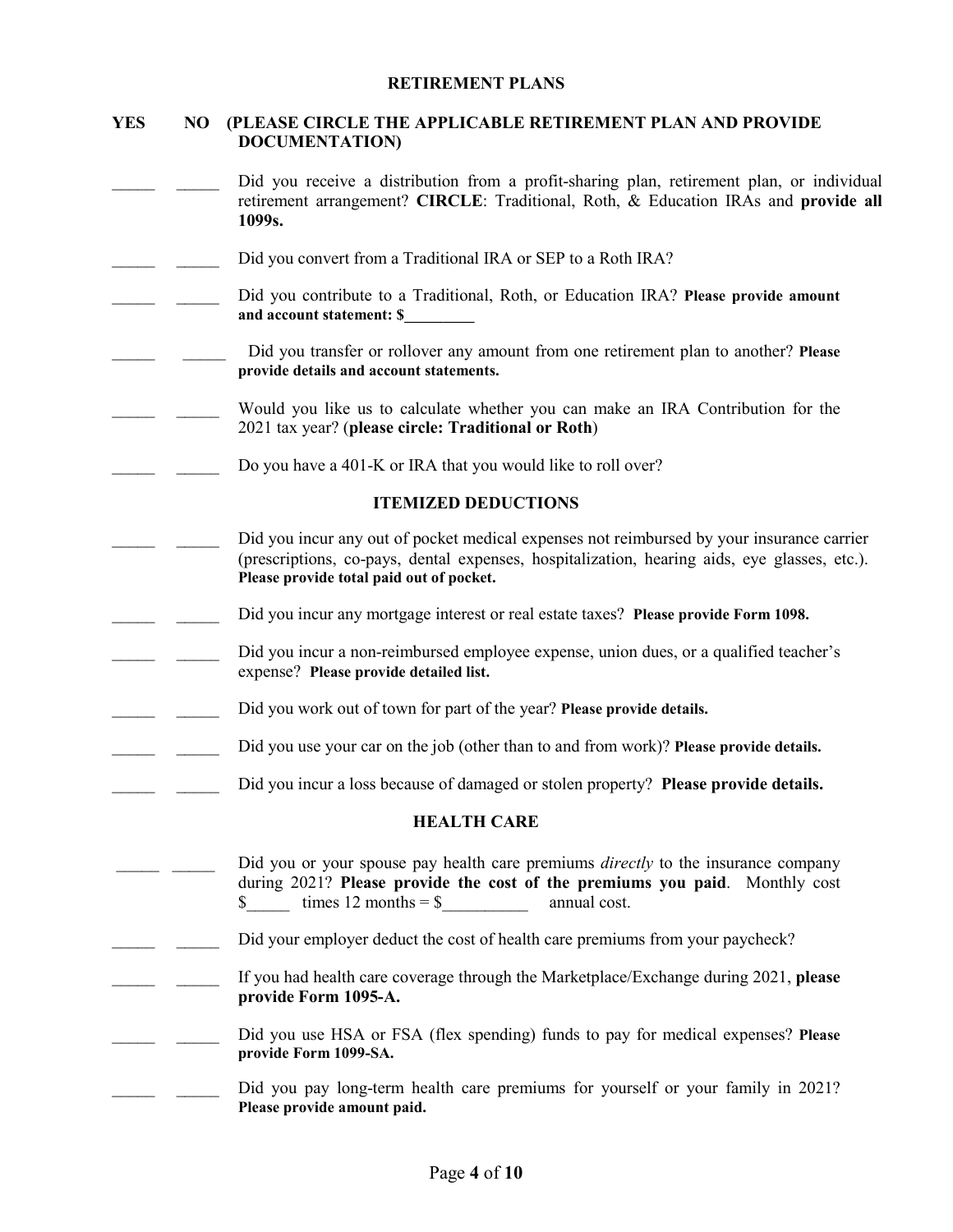#### **MISCELLANEOUS**

- \_\_\_\_\_ \_\_\_\_\_ Was your home rented out or used for business? **Please provide details.** Did you have a medical savings account (MSA), a Medicare + Choice MSA, or acquire an interest in an MSA or a Medicare + Choice MSA because of the death of the account holder? Or were you a policyholder who received payments under a long-term care (LTC) insurance contract or received any accelerated death benefits from a life insurance policy? **Please provide details.** Did you incur any adoption expenses? **Please provide details.** \_\_\_\_ \_\_\_\_\_ Did you engage the services of any household employees? **Please provide details.** Were you notified or audited by either the Internal Revenue Service or the State taxing agency? **Please provide details.**
- Did you or your spouse make any gifts to an individual that total more than \$15,000 or any gifts to a trust? **Please provide details.**
- \_\_\_\_\_ \_\_\_\_\_ Did you make at least \$300 in cash donations to charities in 2021? **Please provide details. The IRS requires receipts or bank check/draft for allowable deductions)**

#### **2021 ADVANCE CHILD TAX CREDIT PAYMENT**

Please provide **IRS Letter(s) 6419** showing the amount of **advance child tax credit payments** you received for 2021. If you do not have the IRS Letter 6419, please provide the advance child tax credit amounts you received

#### **2021 ECONOMIC IMPACT PAYMENTS**

Please provide **Notice 1444-C** showing the amount(s) your **2021 Economic Impact Payment** If you do not have the Notice, please provide the amounts you received:

**Economic Impact Payment \_\_\_\_\_\_\_\_\_\_\_** 

### **Please provide the details and copies of checks for all Estimated Tax Payments made in 2021:**

|                         | Federal<br>(amount $\&$ check #) | <b>State</b><br>(amount $\&$ check #)                                             | Local<br>(amount $\&$ check #) |
|-------------------------|----------------------------------|-----------------------------------------------------------------------------------|--------------------------------|
| $1st$ Quarter           |                                  |                                                                                   |                                |
| $2nd$ Quarter           |                                  |                                                                                   |                                |
| $3rd$ Quarter           |                                  |                                                                                   |                                |
| 4 <sup>th</sup> Quarter |                                  |                                                                                   |                                |
|                         |                                  | Would you like to purchase "tax notice protection" for \$40.00 per return? Please |                                |

Would you like to purchase "tax notice protection" for \$40.00 per return? Please review Page 7 for details - **signature required on page 7 if you are declining this protection**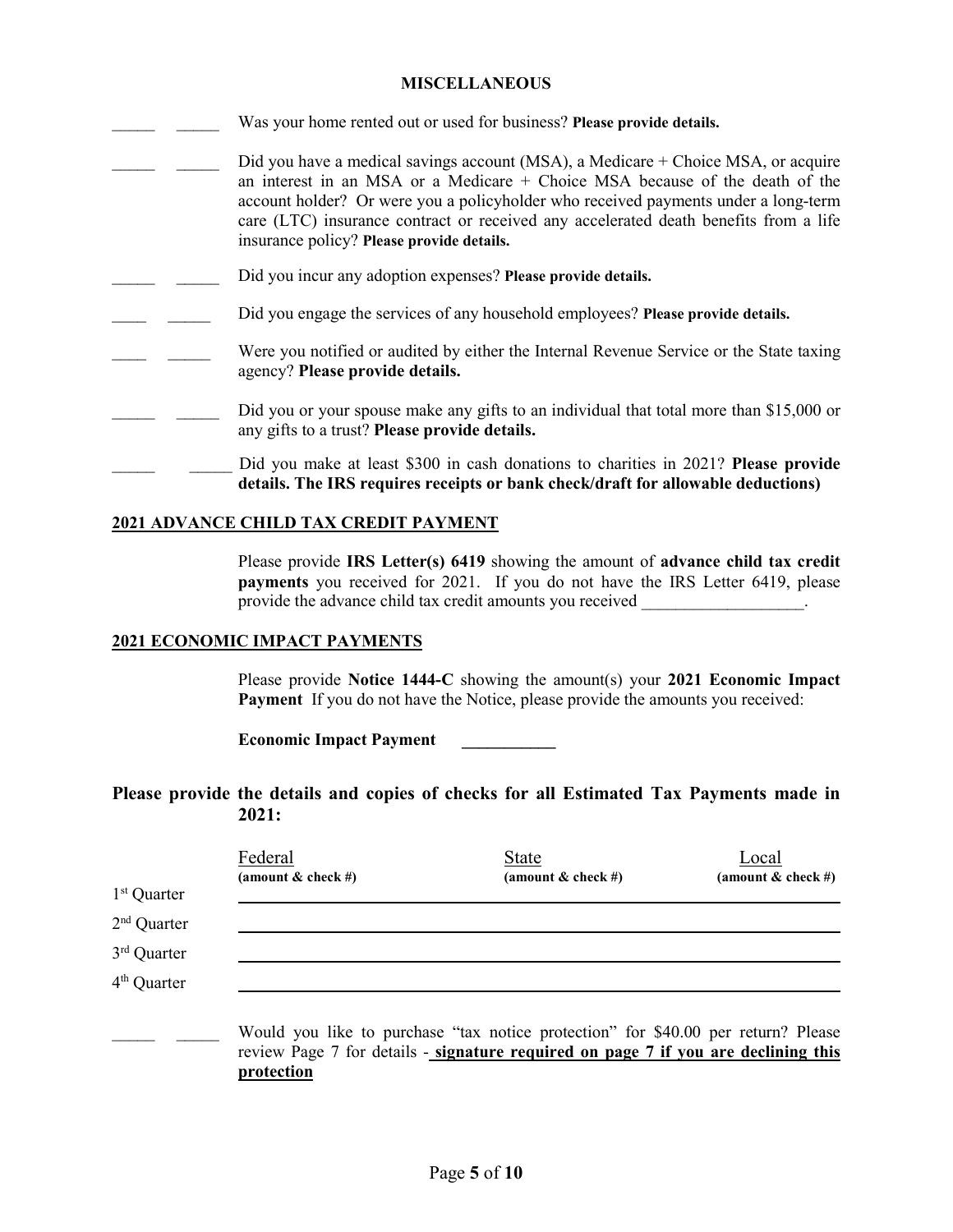We truly appreciate your confidence in our firm. We would welcome the name of someone who could benefit from our services.

Referral Name, Address, Phone # and E-mail Address:

**Do You Have Specific Questions You Would Like to Ask?** 1. 2.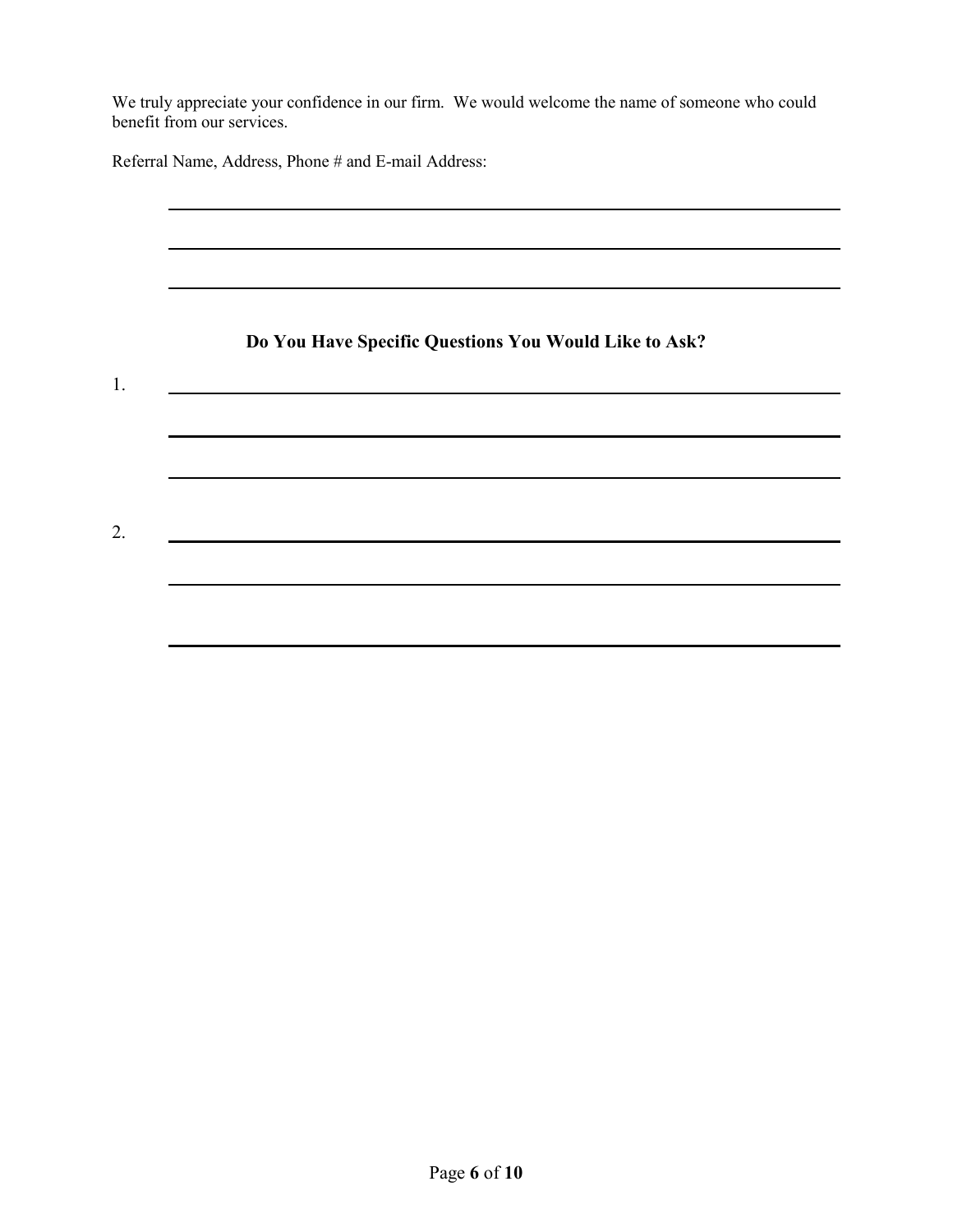### **TAX NOTICE PROTECTION**

There has recently been an epidemic of individual tax notices and inquiries from the Internal Revenue Service and the state tax authorities. These notices usually result from a mistake by the tax agency, income reported to the tax agency for which the taxpayer didn't receive the appropriate information documents, or incorrect estimated tax payments.

If you receive a tax notice, it would make sense for you to forward it to us for review and resolution. We normally charge for this service. Fees for resolving tax notices are becoming quite expensive, sometimes more than the cost of the actual tax return. This is not through fault of our clients or us, but rather in the nature of dealing with the IRS and the state tax authorities.

In order to institute a more equitable process and minimize your potential costs, we are offering Tax Notice Protection to all individual tax clients. The Tax Notice Protection will cover any notices or inquiries for tax returns that we have prepared for the tax year 2021. The fee for this service is \$40.00, and if you elect to purchase this protection you will not incur any additional fees if you receive a tax notice.

Please note the tax notice service fee referred to above does **not** apply to tax examination, meetings with tax agents or collections officers, extensive phone calls, and appeals (which would be billed at our standard hourly rates). Generally, our contract with you under the tax notice service does not include any meetings but would include telephone, fax, or e-mail.

If you do not wish to participate in our tax notice protection service, please sign the waiver, acknowledging that we offered it to you and you have chosen not to take advantage of the Tax Notice Service.

By signing below, I hereby acknowledge that I am **declining** the Tax Notice Service. I understand that I will not be billed the \$40.00 fee for this service with my 2021 tax return, but should I request you to respond to a tax notice, I will be charged at your standard hourly rates.

Signature: **\_\_\_\_\_\_\_\_\_\_\_\_\_\_\_\_\_\_\_\_\_\_\_\_\_\_\_\_\_\_\_\_\_\_\_\_\_\_\_\_\_**

Date: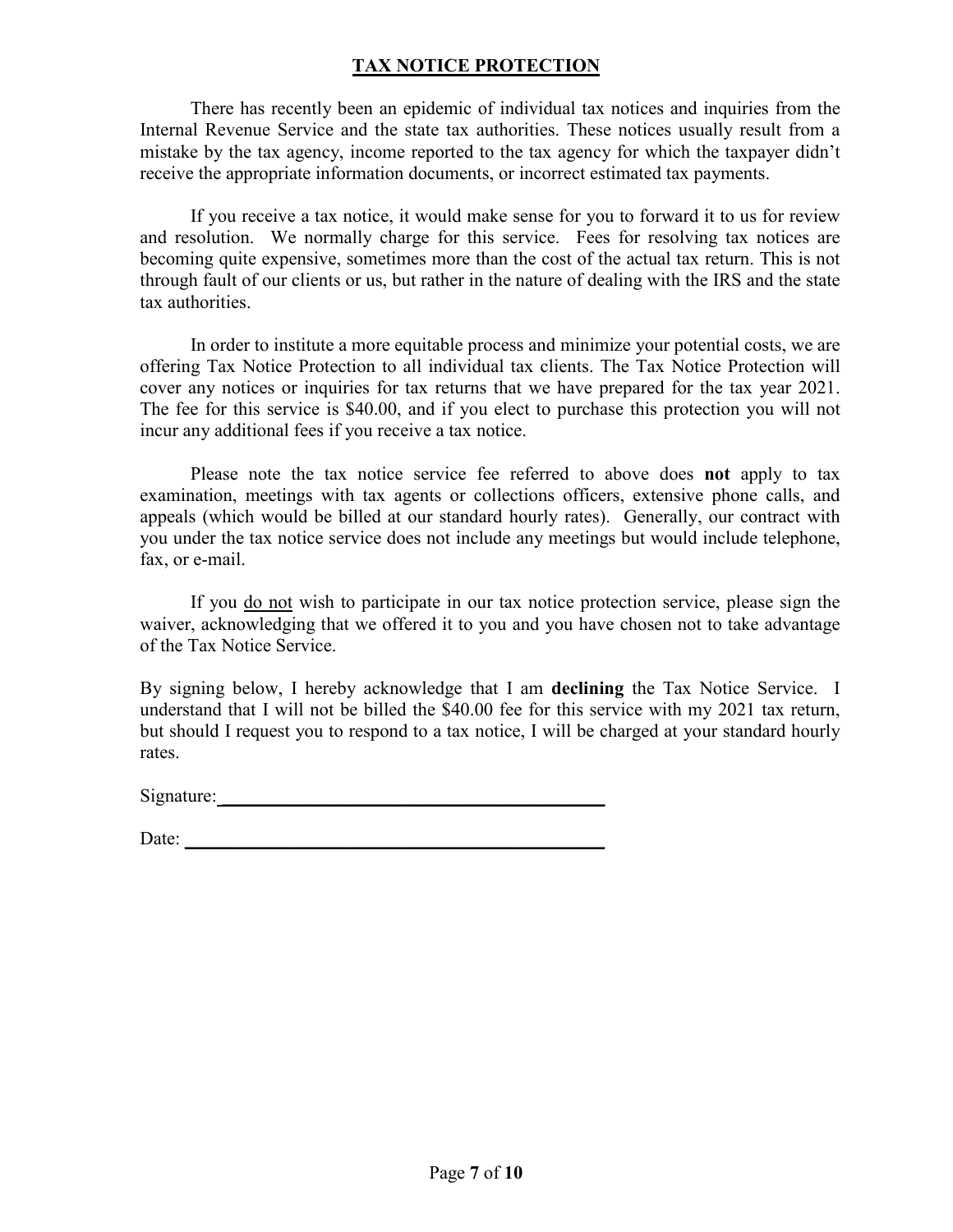### **BROKER AUTHORIZATION FORM**

Date: **\_\_\_\_\_\_\_\_\_\_\_\_\_\_\_\_\_\_\_\_\_\_\_\_\_\_\_\_\_\_\_\_\_\_\_\_\_**

Re: Account No.

Please accept this as my/our authorization to forward specific account information to my/our accountant at my/our institutions. I understand that by providing this information you may be releasing:

- (1) my Form 1099 (DIV, INT, B, MISC, or OID)
- (2) my taxpayer identification number, or
- (3) other information reflecting activity in my account for the previous year.

I consent to the release of this information to the person named below.

| <b>Broughton Professional Building</b> |  |
|----------------------------------------|--|
|                                        |  |
|                                        |  |
|                                        |  |
|                                        |  |
|                                        |  |

I/we understand that this information will be kept on file until December 31, 2022.

Signature: **\_\_\_\_\_\_\_\_\_\_\_\_\_\_\_\_\_\_\_\_\_\_\_\_\_\_\_\_** Signature: **\_\_\_\_\_\_\_\_\_\_\_\_\_\_\_\_\_\_\_\_\_\_\_\_\_\_\_\_\_\_\_**

(if account is in joint names)

Social Security #: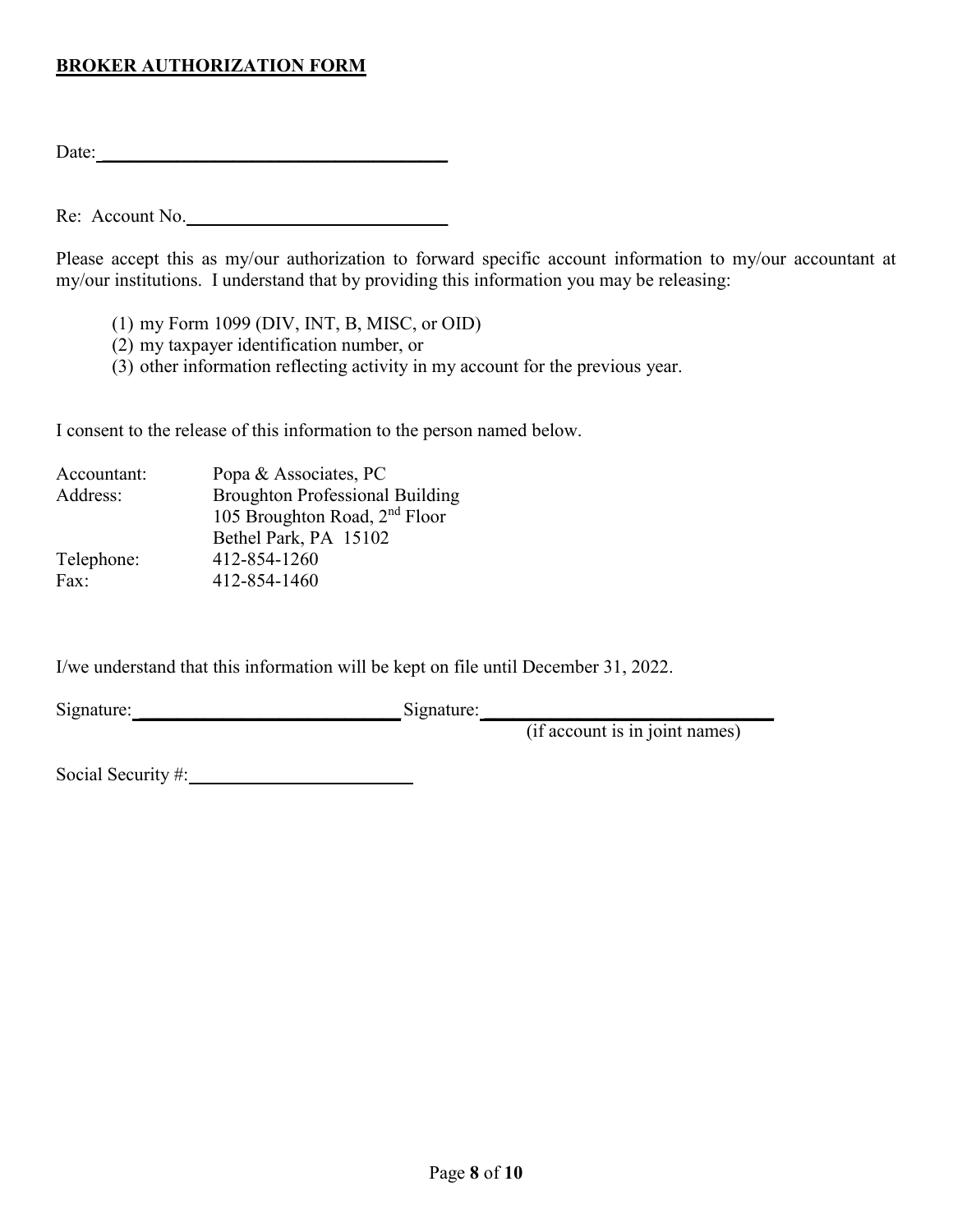# POPA & ASSOCIATES, PC, CPA'S **2021 TAX INFORMATION CHECKLIST**

|           | Phone Number:                                                                                                                         |                 |
|-----------|---------------------------------------------------------------------------------------------------------------------------------------|-----------------|
|           | <b>DOCUMENTATION NEEDED</b>                                                                                                           | <b>COMPLETE</b> |
| ٠         | Prior 2 years Income Tax Returns (Federal, State, and Local) (NEW CLIENTS ONLY)                                                       |                 |
| ٠         | Locality information (Municipality and School District)                                                                               |                 |
| ٠         | Social Security numbers and birth dates for dependents                                                                                |                 |
| $\bullet$ | All $W-2s$                                                                                                                            |                 |
| $\bullet$ | All 1099s for pension, retirement, and miscellaneous income                                                                           |                 |
| $\bullet$ | Any K-1 Schedules for Partnerships or S-Corporations                                                                                  |                 |
| $\bullet$ | Social Security and unemployment income                                                                                               |                 |
| $\bullet$ | Alimony paid or received (totals only)                                                                                                |                 |
| $\bullet$ | All 1099s for interest and dividend income,<br>including any reported on brokerage statements                                         |                 |
| $\bullet$ | All sales of investments during 2021 (please provide the purchase value,<br>plus capital gain distributions and dividends reinvested) |                 |
| $\bullet$ | Rental property income and expenses (totals only)                                                                                     |                 |
|           | IRA contributions made in 2021 (Roth, Traditional, Educational)                                                                       |                 |
| ٠         | All 1099s and closing statements (when applicable) for real estate transactions                                                       |                 |
| $\bullet$ | Medical and dental expenses (totals only & mileage for medical and dental visits)                                                     |                 |
| $\bullet$ | 1098s for mortgage interest and real estate taxes paid in 2021                                                                        |                 |
|           | Dates and amounts of any estimated Federal, State, and Local tax payments made<br>(provide copies of cancelled checks if possible)    |                 |
| $\bullet$ | Cash and non-cash charitable contributions paid in 2021 (totals only)                                                                 |                 |
|           | Non-reimbursed employee business expenses paid in 2021 (totals only)                                                                  |                 |
| $\bullet$ | Child and/or dependent care expenses (totals only) and provider information<br>(please provide name, address and tax ID number)       |                 |
| $\bullet$ | Student loan interest paid in 2021                                                                                                    |                 |
|           | College educational expenses paid in 2021                                                                                             |                 |
|           | Copies of each taxpayers' driver's license (required by the USA Patriot Act)                                                          |                 |